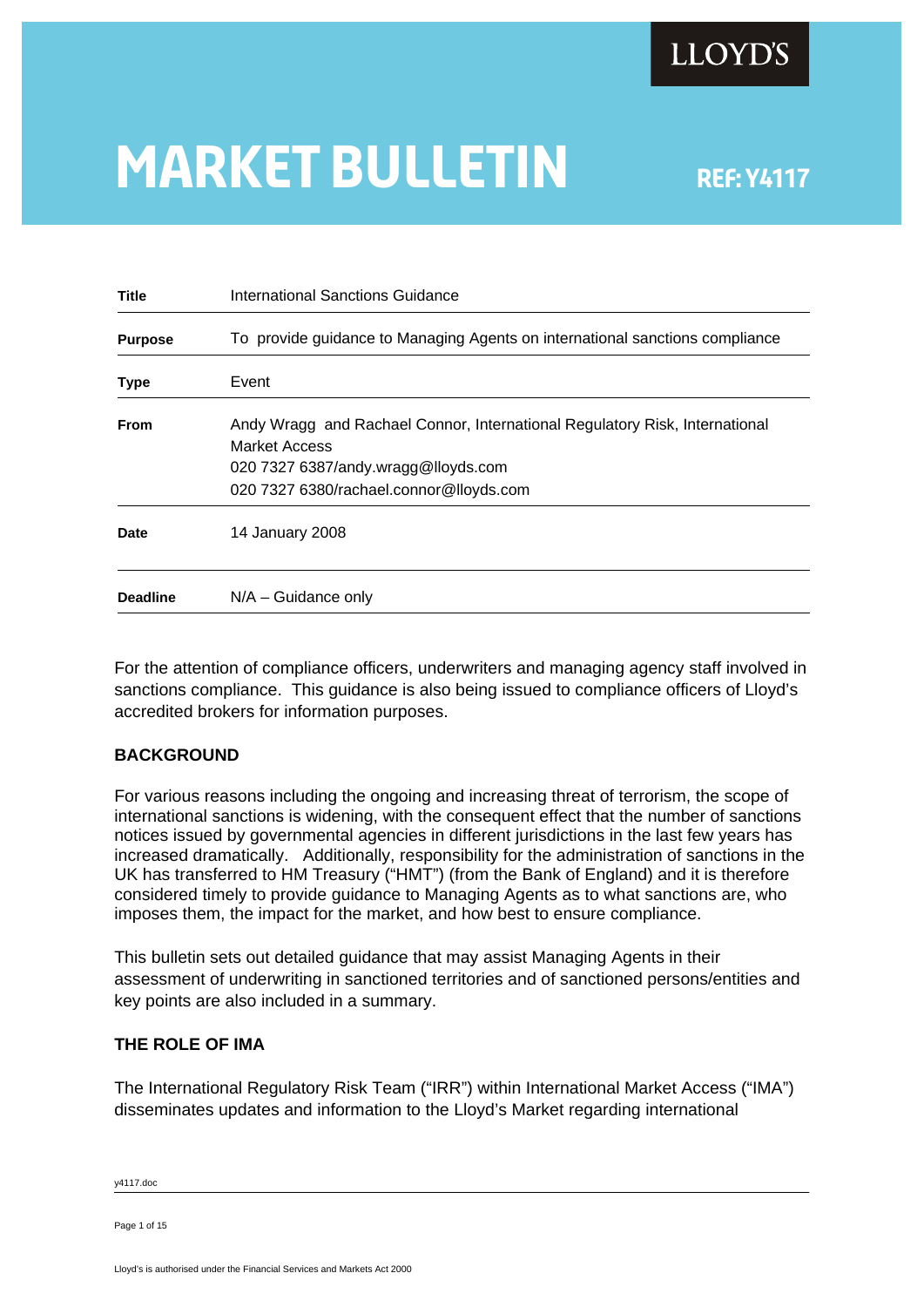sanctions which have been issued by the UK authorities, primarily HMT. IRR will endeavour to guide market participants on the application of a particular sanctions regime to a risk located in that territory, however, the ultimate decision whether to write a risk rests with the managing agent concerned and if any doubt exists, the recommendation will always be that the enquirer should seek legal advice.

#### **WHY ARE SANCTIONS IMPOSED AND WHAT ARE THEY?**

Sanctions are used to bring about a change in another country's or individual's activities or policies particularly if breaches of international law or human rights have occurred, or democracy is under threat. They also strengthen the security of the European Union and the United Nations, by safeguarding common values and interests, ensure the independence and integrity of those unions and maintain and restore peace.

There are different types of sanctions, which can be country specific and therefore include bans on financial transactions and trade or they can be targeted at specific entities and or individuals, otherwise known as SMART sanctions. The sanctions regimes for each country can be very complicated. There are exceptions allowed under many of the sanctions programmes. The Managing Agent should seek legal advice on any transaction where there is a concern as to whether the transaction would breach sanctions.

## **Country Specific**

Sanctions that are country specific may include both financial and trade restrictions.

## **Financial**

Financial sanctions include freezing the funds and/or assets of governments, entities or individuals or may mean that all financial transactions are banned in a particular region. Likewise, export credits or investment transactions may be restricted or not permitted in a certain country.

#### **Trade**

Sanctions against trading with a particular country may have a general application such as export/import bans. Alternatively, dealing in particular commodities from certain countries such as oil, timber, diamonds or arms may be embargoed.

Of the trade sanctions, arms embargoes are most frequently in place and are imposed to stop the flow of arms/military equipment to conflict areas or countries likely to act as an aggressor against another country. Bans on the sale, supply, transfer, export of arms, ammunition, vehicles and equipment as well as on financing, providing technical assistance, manufacturing, maintenance and other services may apply. In some cases, there are

y4117.doc Page 2 of 15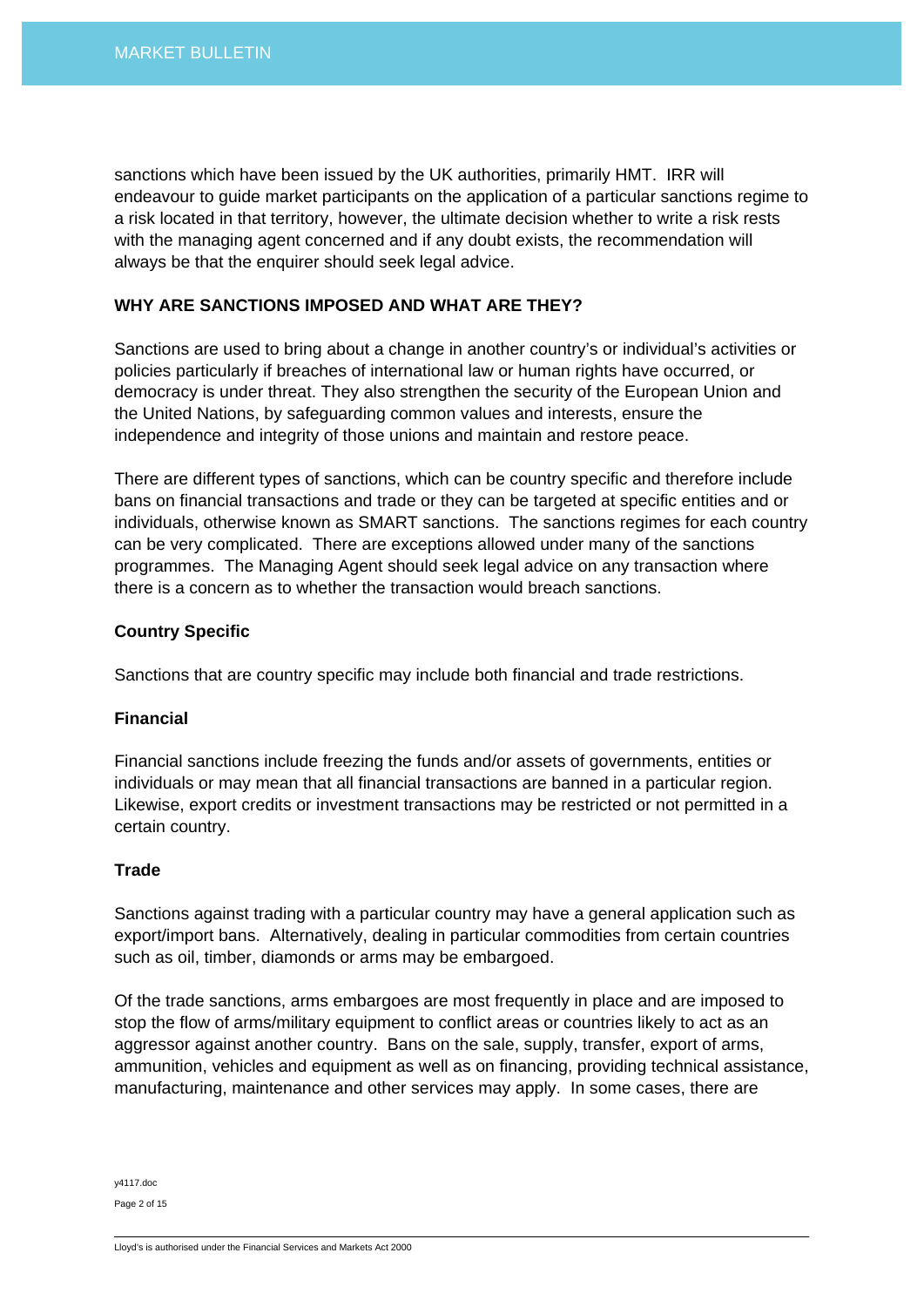exemptions for providing protective equipment such as flak jackets and helmets where peacekeeping forces are in place.

#### **SMART Sanctions**

SMART sanctions are restrictions against individuals or entities rather than against countries and include financial and/or travel ban measures. Certain sanction regimes target individuals/entities thought to be involved in certain terrorist activities.

## **Terrorism**

As mentioned, there are specific sanctions in place aimed at preventing terrorism. A United Nations resolution in 2001 became binding on all states to prevent acts of terrorism worldwide. The resolution denounces terrorism and requires member states to deny financial support for those involved in or supporting terrorism. Additionally, the resolution enforces the sharing of information about terrorists between governments. Under UK legislation, the UN resolution has been extended to restrict making funds/ financial services available to terrorists and as a result, HMT is able to freeze accounts of suspected terrorists. The EU also gives effect to the UN resolution but imposes additional financial sanctions against certain targets. The sanctions regime consists of a list of individuals and entities said to be involved in terrorism, which is regularly updated.

#### **Al-Qa'ida and Taliban sanction regime**

There is a separate Al-Qa'ida and Taliban sanction regime, where individuals such as Osama Bin Laden, associated individuals and entities are subject to separate specific measures imposed by the UN resolutions. In addition to the sanctions and intelligence sharing requirements described above, travel restrictions and a ban on the sale and supply of military equipment are applicable.

#### **Diplomatic Sanctions**

Diplomatic sanctions may be applied by one country against another (i.e. unilateral sanctions) and could include the expulsion of diplomats from a country, severing of diplomatic ties, suspension of official visits and less frequently, the boycotting of sports and/or cultural events.

## **WHO IMPOSES SANCTIONS?**

There are a number of different bodies who impose sanctions. In the UK, sanctions are mainly imposed by the UN, EU and HMT, who administer sanctions in the UK.

y4117.doc Page 3 of 15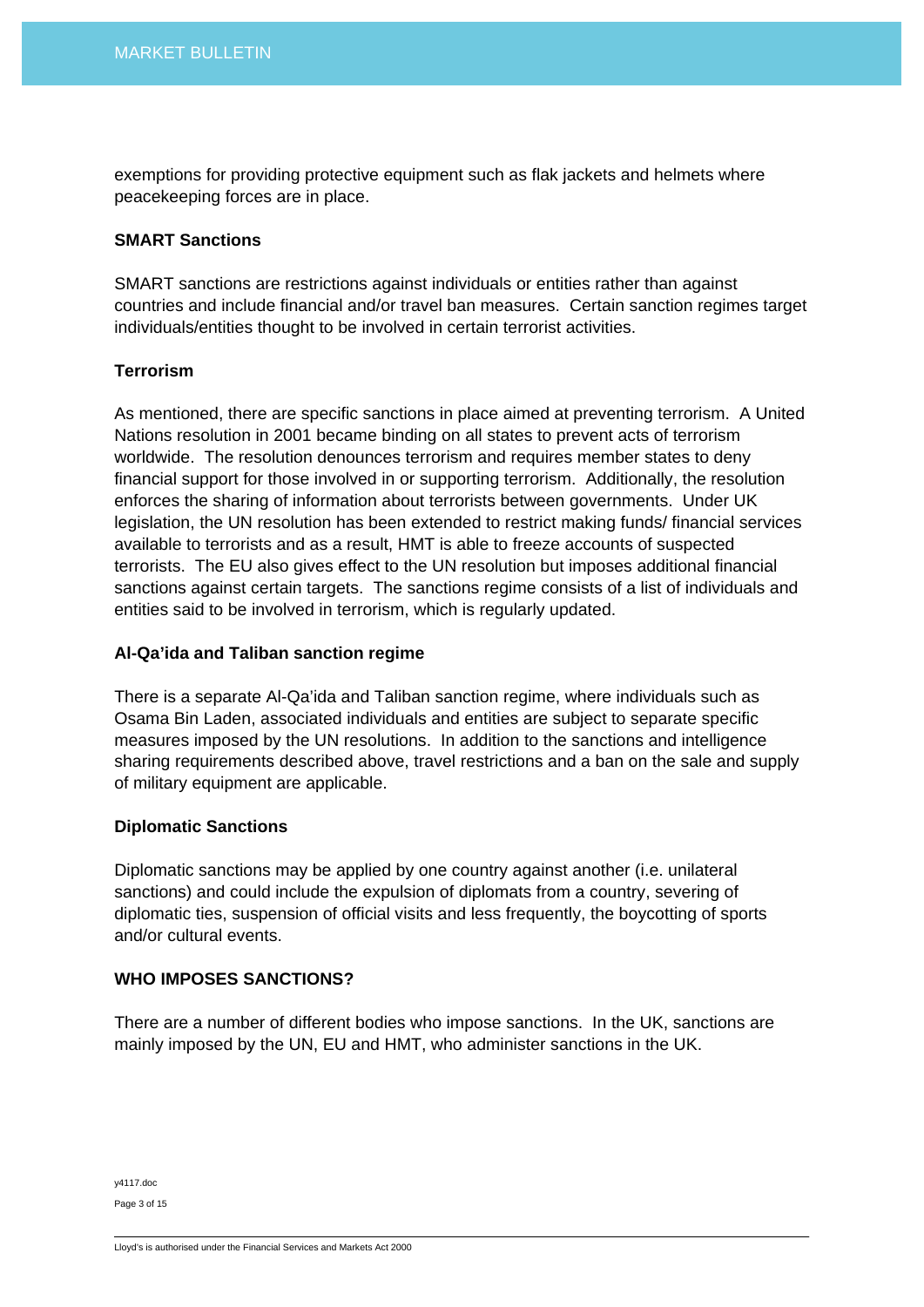#### **United Nations**

The UN Security Council decides and administers the sanctions regimes, which are binding on member states. However, an EC Regulation or a Statutory Instrument ("SI") is required to give effect to these measures in UK law. A SI is required to introduce any penalties resulting from a breach of an UN or EC Regulation, even if the EC introduced UN measures into EU Law ahead of the UK's implementation.

## **European Union**

The EU may act autonomously to impose sanctions on countries, entities and individuals but more frequently binds resolutions imposed by the UN, although sometimes it imposes additional measures. EC Regulations are part of EU Law and apply to individuals and entities of its member states as well as all persons and entities doing business in the EU, including nationals of Non-EU countries. Again, a SI is required to introduce any penalties resulting from a breach of the Regulation into UK law.

## **UK**

According to HMT, UK financial sanctions apply to any person in the UK and to any person elsewhere who is a British Citizen, a British Overseas Citizen, a British subject, a British National (Overseas) or a British Protected Person, or is a body incorporated or constituted under the law of any part of the UK or a Scottish Partnership. UK sanctions do not apply to subsidiaries operating wholly outside the UK and which do not have "legal personality" under UK law. If a UK entity has a branch office overseas but which is incorporated in the UK, then it is subject to UK sanctions.

Under UK law, sanctions can be imposed by either a SI and/or an EC Regulation.

HMT's Asset Freezing Unit has recently resumed responsibility for imposing and administering sanction regimes. It issues news releases and notices on its web site and sends same to subscribers to update on current and new sanction regimes. The Foreign and Commonwealth Office leads the overall sanctions policy in the UK, whilst the Department of Business, Enterprise & Regulatory Reform (formerly the DTI) is responsible for imposing trade sanctions.

The countries and regimes that are currently subject to UK sanctions are listed on HMT's web site under "current regimes". Please be aware that this list is subject to regular change. Appendix 1 details HMT's web site address.

#### **US**

The Office of Foreign Assets Control ("OFAC") of the US Department of Treasury administers and enforces financial and trade sanctions in the US. The US Treasury maintains jurisdiction over all US dollar transactions, and its aims are to ensure no

y4117.doc Page 4 of 15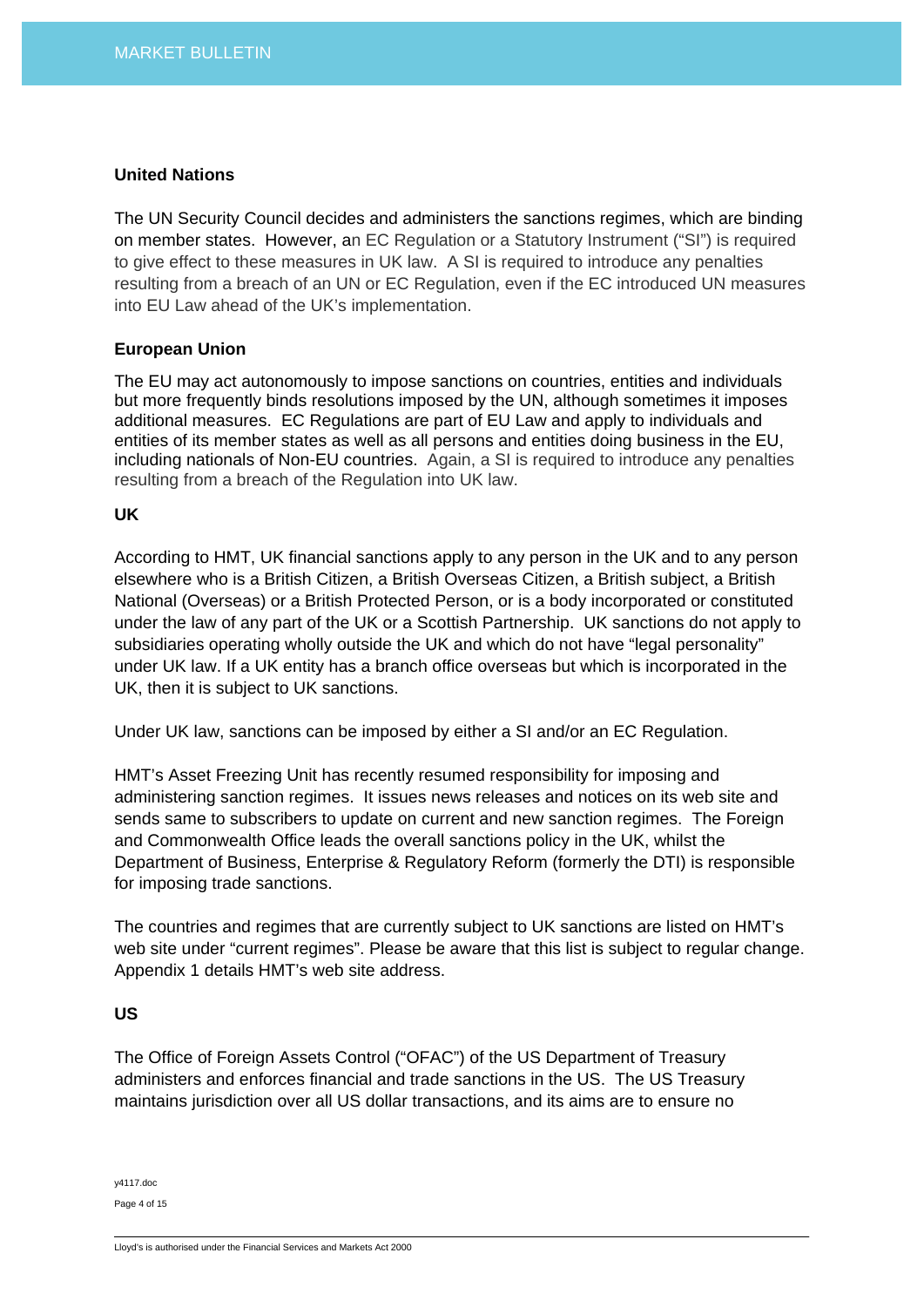sanctioned countries, entities or individuals engage improperly in US dollar denominated transactions. OFAC is extremely proactive and diligent in enforcing US policy and Managing Agents do need to consider very carefully the impact of any US sanctions on their business activities.

The countries and regimes, currently subject to US sanctions are listed on US Treasury's web site under OFAC's section. Appendix 1 details the US Treasury's website.

## **US sanctions and terrorism**

The US has a number of regulations in place with regard to terrorism, which prevent "US Persons" from being involved in transactions, providing material support or resources to individual terrorists, certain governments and terrorist organisations and which also serve to block property owned by these individuals and organisations. US sanctions can impact on UK entities directly or indirectly and this is discussed further below.

## **US narcotics regime**

The US has imposed sanctions against targets thought to be involved in drug trafficking due to evidence that groups such as Al-Q'aida are using narcotic trafficking to fund terrorism. These sanctions prohibit US persons from dealing with them and list Specially Designated Nationals ("SDNs"), i.e. individuals suspected of involvement in drug trafficking.

## **MARKET COMPLIANCE WITH US SANCTIONS**

Where the US imposes sanctions against another country, it may restrict UK transactions, particularly where a "US Person" is involved. The consequences of a "US Person" being involved in a sanctioned transaction or when the transaction is denominated in US dollars may require assets of targets to be frozen and the cessation of the transaction, unless an exemption or license has been approved by OFAC. In addition, some of the US sanction regimes do not permit "facilitation" of certain activities, such as military activities, and therefore managing agents with a US Persons issue would need to ensure that the insurance of a certain risk would not breach any "facilitation" issues.

To assist the Lloyd's Market in understanding how US sanctions can impact upon their business operations in the UK, Lloyd's instructs Dewey and LeBoeuf LLP ("DL") on a biannual basis to review US sanctions legislation and to provide a summary of how each US sanction regime could potentially affect syndicates at Lloyd's. The guidance is posted on "Crystal" which can be accessed via [www.lloyds.com](http://www.lloyds.com/). If assistance is required in accessing the DL guidance which due to legal privilege is password protected on Crystal, please contact the Lloyd's International Trading Advice team at [LITA@lloyds.com.](mailto:LITA@lloyds.com)

y4117.doc Page 5 of 15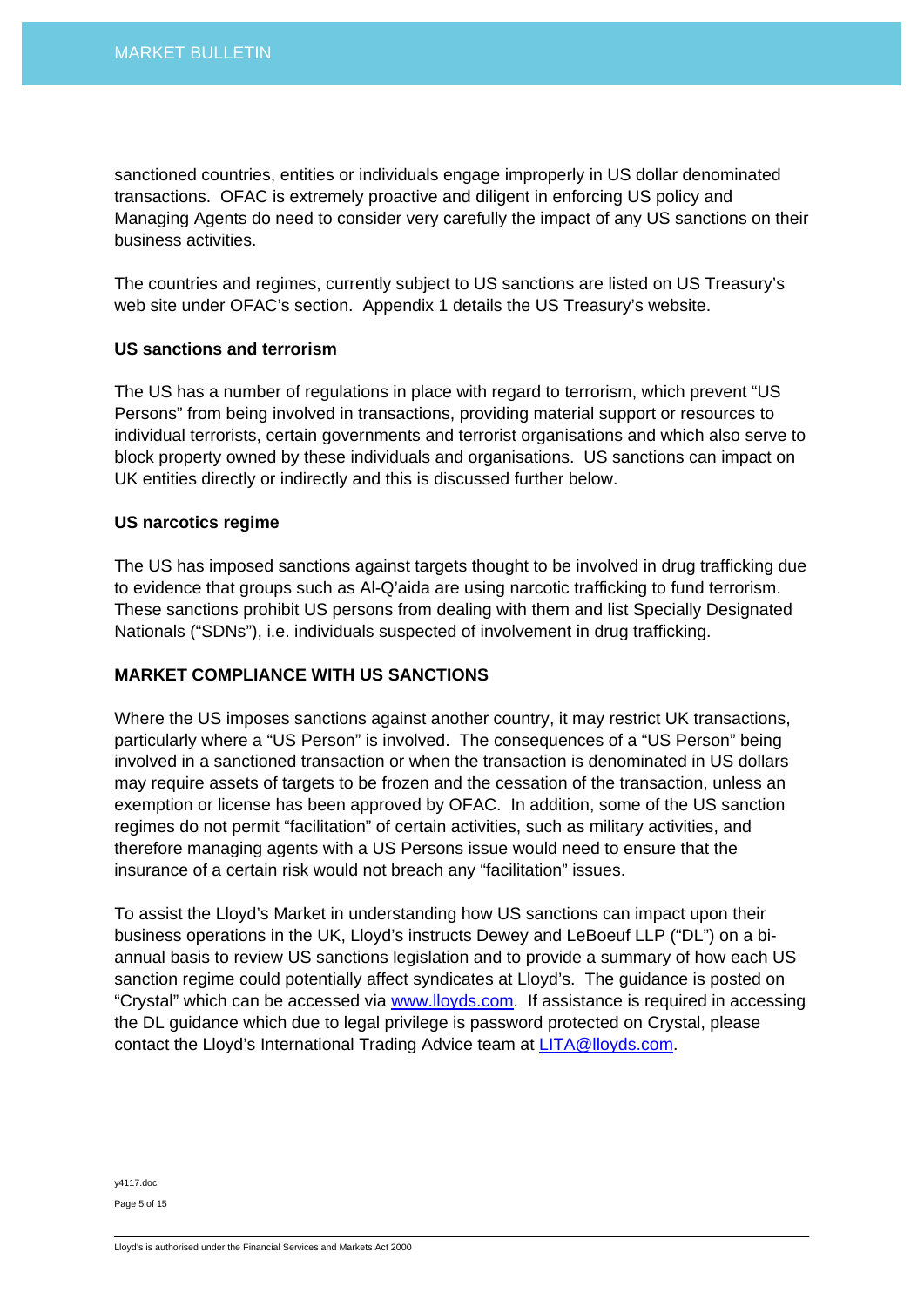The definition of a "US Person" in a Lloyd's context may include parties such as:

- natural Names who are either citizens or residents of the USA;
- US citizens or residents who are officers or directors of a Lloyd's Managing Agent, Corporate Member, Managing Agent, Corporate Name or Lloyd's Broker or who are employees with underwriting authority who actively participate in any business decisions;
- a corporate member, Corporate Name formed under US law;
- any other Lloyd's entity which may operate directly by branch office (i.e. not through a parent, subsidiary or affiliate) in the US.

Practitioners have expressed the view that liability in the US is very strict and whilst mitigating factors may limit penalties imposed such as lower fines, they will not diminish liability.

## **US EXTRA-TERRITORIALITY AND IMPACT**

US sanctions can be extra-territorial which means that the US requires other countries to comply with the sanctions it imposes. Usually this is when a "US Person" is involved in the transaction although some sanction regimes like Cuba and North Korea can technically apply to non-US persons where they are controlled by a US Person and this entity is involved in the transaction. As above, DL guidance on Crystal provides further detail.

We understand that OFAC is particularly concerned about insurance coverage of strategic supplies to Cuba, such as oil. Managing agents should be aware that OFAC recently advised that it considers that US Natural Names or corporate members, which are wholly owned subsidiaries of US insurers or US entities, may be subject to sanctions arising from trade with Cuba, even if the managing agent itself may not be subject to those sanctions.

There are certain EU regulations and an agreement in place which serve to protect EU persons against the effect of US extra-territorial legislation relating to Cuba and Iran, namely the Cuban Liberty and Democratic Solidarity Act of 1996 (also known as the Helms-Burton Act) and Iran-Libya Sanctions Act of 1996 (or ILSA Act ).

The regulations state that EU persons are only obliged to comply with the Helms Burton or Iran-Libya Sanctions Acts if not to do so would "seriously damage" the EU's national interests. If a Lloyd's entity did not comply with either act and it caused adverse consequences on its commercial activities with regard to Iran or Cuba, it is entitled to recover those damages including legal costs. The DL guidance details the workings of these regulations.

## **OTHER COUNTRIES**

Other countries may enforce UN sanctions and also impose their own unilateral sanctions.

| y4117.doc    |  |  |
|--------------|--|--|
| Page 6 of 15 |  |  |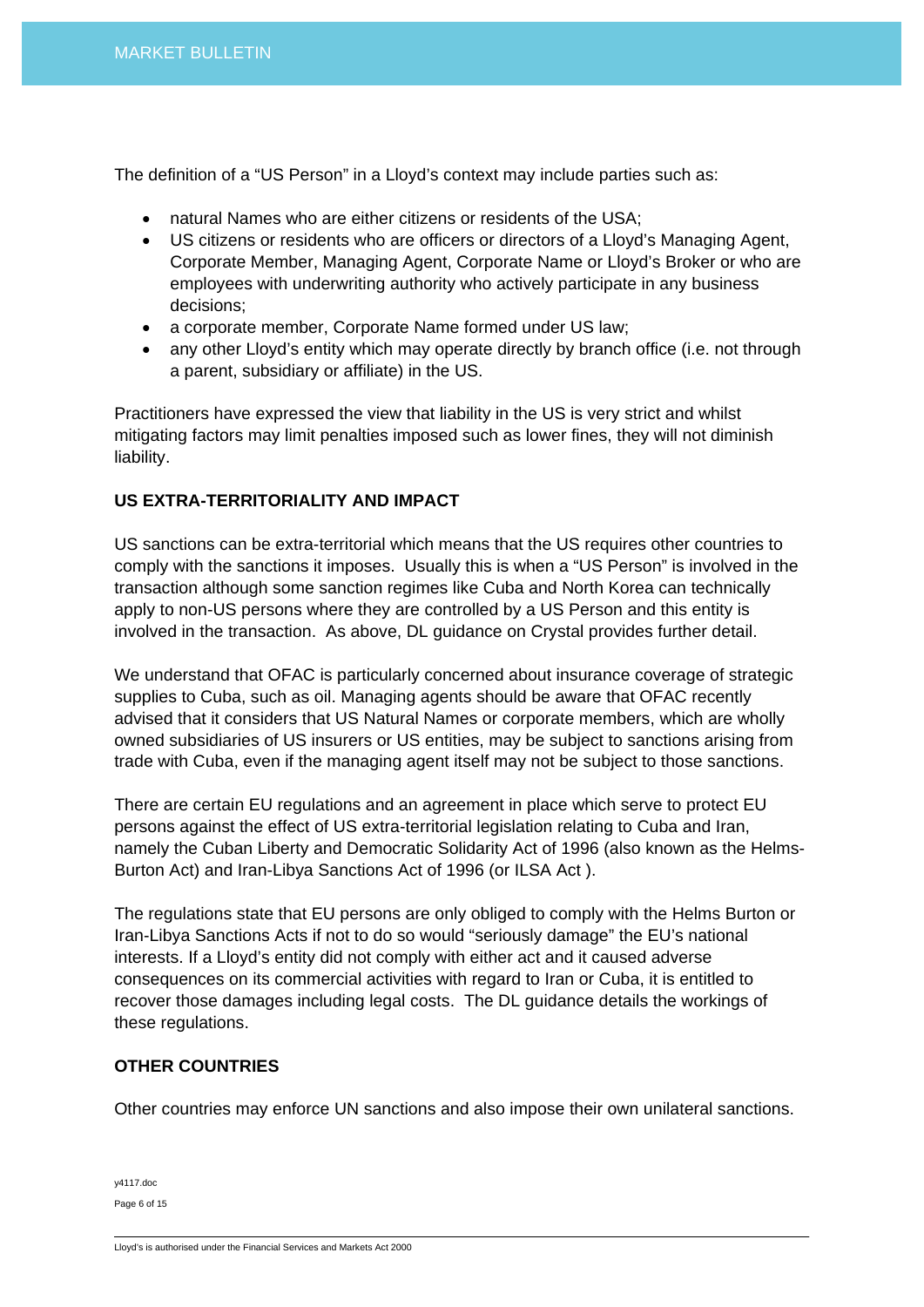## **HOW DO SANCTIONS IMPACT ON INSURANCE IN THE UK?**

#### **Failure to disclose knowledge or suspicion of a transaction**

There are a number of statutory instruments which implement the relevant sanction regimes in UK law. The specifics of the applicable offences are covered in each SI but in general terms "failure to disclose knowledge or suspicion" of a transaction involving a sanctioned person or entity constitutes an offence. Most of the sanction regimes in the UK apply this to firms regulated by the FSA but some also apply it as an offence to any person (i.e. firms and individuals) in the UK.

Therefore, to ensure they do not commit the above offence managing agents need to consider methods to ensure that insureds are screened not only at inception but also at frequent intervals and particularly when a new target is added to a sanction regime. Further information regarding screening is detailed on page 9.

#### **Making funds available**

Making funds available to a person or entity that is the target of sanctions is also an offence under some of the sanctions regimes applicable in the UK. The specifics of the offence are set out under the relevant statutory instruments, but generally it is an offence to make funds, economic resources and financial services available, directly and indirectly, to any person listed under the sanctions regimes. This offence has a broader application in that it can apply to any person in the UK. A definition of what is meant by "funds", "freezing of funds", "economic resources" and "freezing of economic resources" can be found on HMT's web site under the FAQ section.

Managing agents have a duty to ensure that they are not making funds available to those persons sanctioned. Claims payments and return premiums could be a potential source of foreign currency for sanctioned persons, and so managing agents should have controls and checks in place to ensure that monies are not paid to targets on sanctions lists, bearing in mind that policyholders can become targets after a policy has incepted.

Even if not dealing in sterling, overseas branches of UK entities (i.e. with a UK Iegal personality) will also need to ensure that any payments are screened so that funds are not made available to sanctioned targets, as the UK entity is still subject to UK sanctions.

Making funds available to a person or entity that is the target of sanctions is also an offence under some of the sanctions regimes applicable in the US.

y4117.doc

Page 7 of 15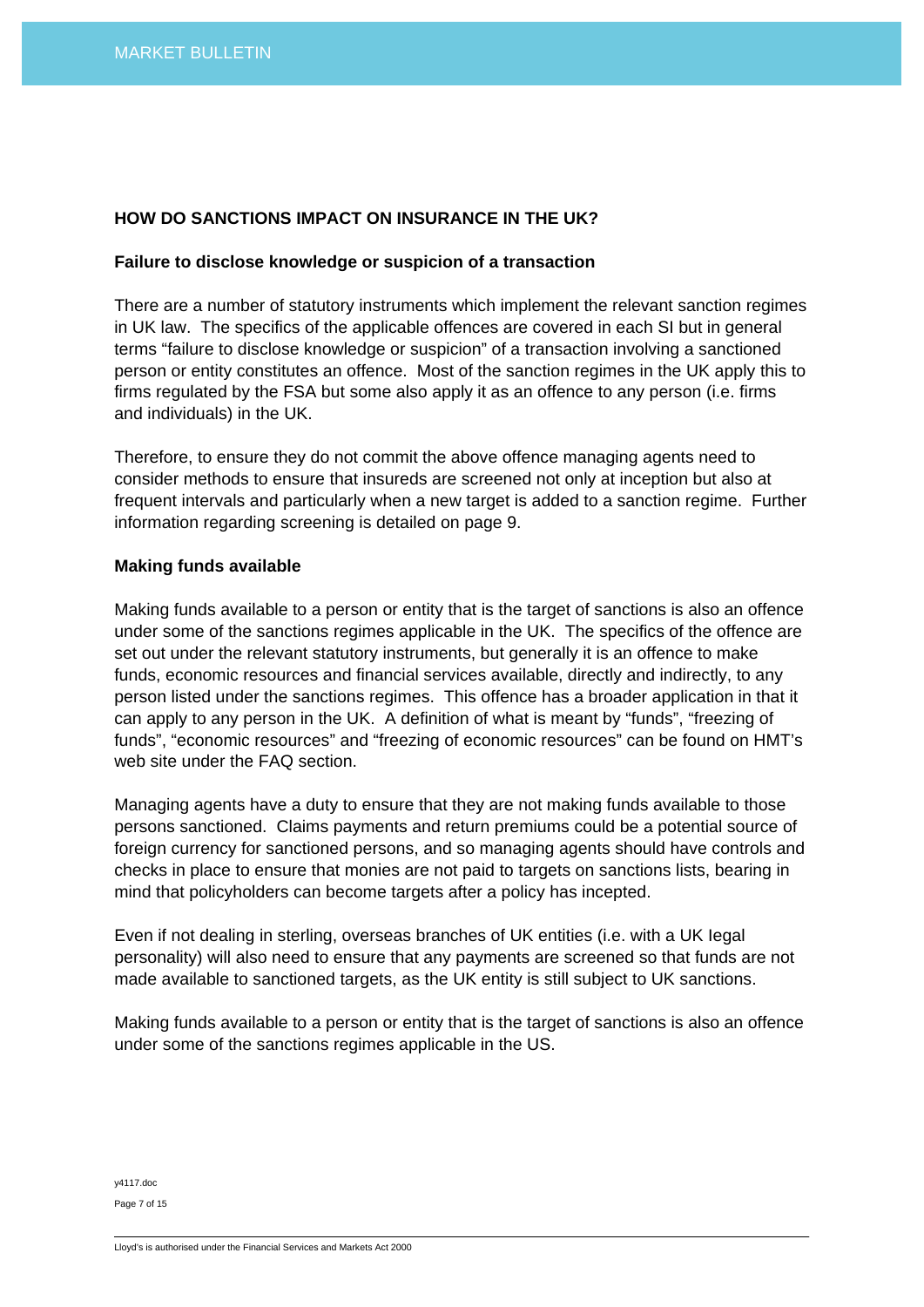Underwriters should be aware that US reinsurers and retrocessionaires, subject to US sanctions, may not be permitted to pay a claim to a syndicate if the beneficiary is a target of a US sanction regime. Further a transaction will be blocked if it is paid through a US bank.

#### **CIRCUMVENTION**

Managing agents should note that circumventing sanctions either knowingly or unknowingly by trading in sanctioned commodities through complex and opaque supply chains or vehicles will also come under scrutiny from the authorities.

## **PENALTIES**

## **UK**

Penalties for committing any of the above offences in the UK vary according to the applicable statutory instruments, but generally involve a fine or imprisonment up to a maximum term of seven years.

Managing Agents should note that if a body corporate is found guilty of an offence and it is proven that it has been committed with the "consent or connivance of, or to be attributable to any neglect on the part of, any director, manager, secretary or other similar officer of the body corporate, or any person who was purporting to act in any such capacity" that individual as well as the body corporate is guilty of that offence and so could be prosecuted and punished accordingly.

## **US**

Here, OFAC take enforcement actions against those found guilty of breaching US sanctions. On its web site, OFAC has recently published a \$US2.4m settlement by a US insurer for entering into reinsurance contracts in Cuba following two violations by UK subsidiaries as well as details of other penalties. OFAC's website advises that criminal penalties can include fines ranging from US\$50,000 to US\$10,000,000 and imprisonment ranging from 10 to 30 years for wilful violations and civil penalties range from US\$11,000 to US\$1,000,000 for each violation.

#### **KEEPING COMPLIANT WITH SANCTIONS**

There are a number of tools available to Managing Agents to enhance their control procedures to ensure they remain compliant with sanctions.

y4117.doc

Page 8 of 15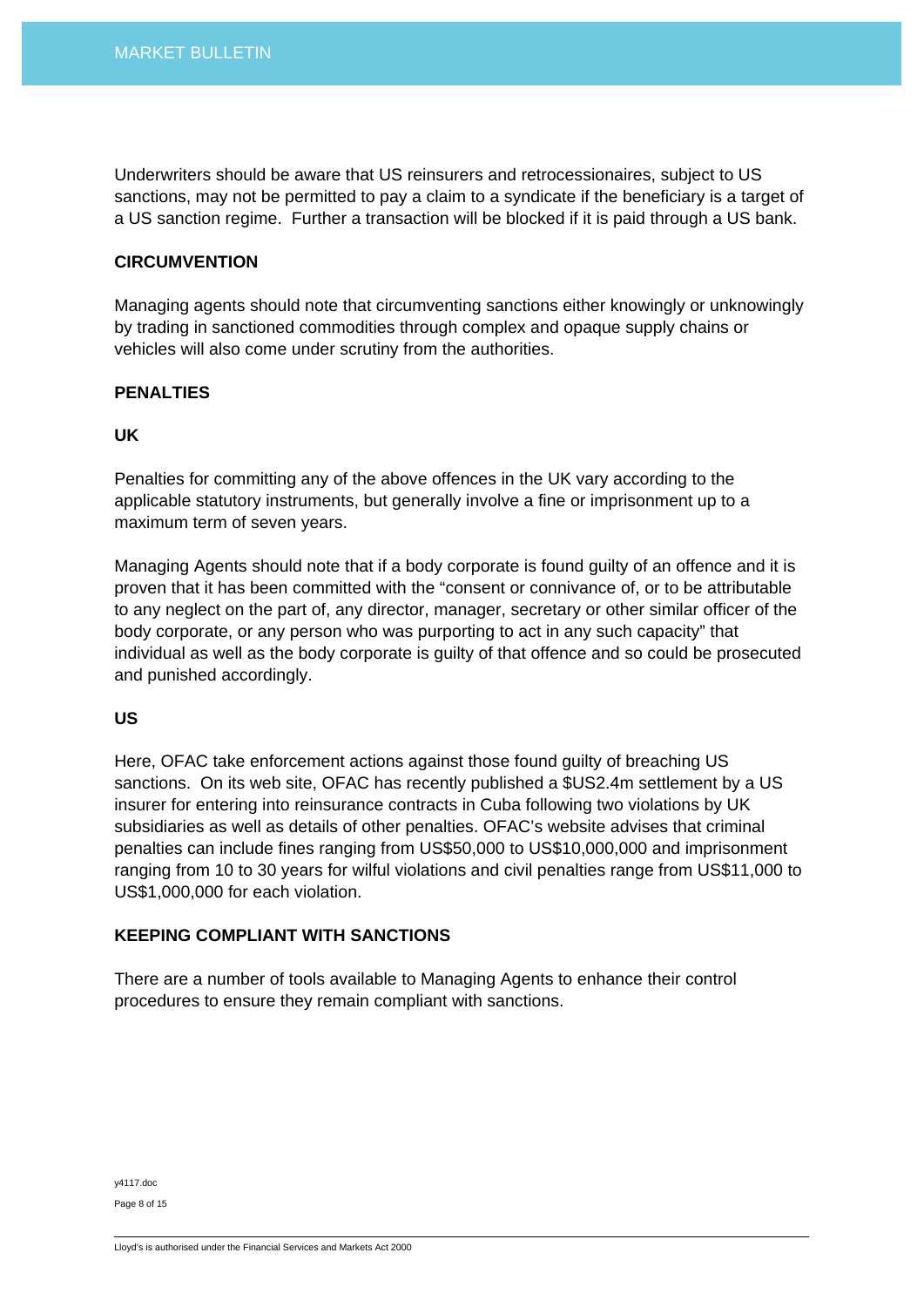#### **Crystal and [www.lloyds.com](http://www.lloyds.com/)**

Crystal and [www.lloyds.com](http://www.lloyds.com/) summarise the territories where sanctions are applicable to UK persons and link to the websites of the relevant organisations imposing sanctions. The websites of these organisations are shown in Appendix 1.

## **Legal Advice**

Managing Agents and Brokers who, after their own enquiries, remain unclear on the impact of any sanctions to a risk should seek legal advice before proceeding further. Whilst IRR is able to direct Managing Agents to the relevant guidance, legislation and sources available, the decision on whether to write a risk and its legality rests with the Managing Agent. Guidance issued by DL on the impact of US sanctions on the Lloyd's Market is posted on [www.lloyds.com](http://www.lloyds.com/) and Crystal.

## **HM Treasury/US Treasury**

HMT offers an email service to notify subscribers of any updates to sanctions regimes, including additions to the list(s) of targeted persons. IRR is a subscriber and so endeavours to forward these notices to Managing Agents' compliance staff within one working day of receipt, in order that checks can be immediately conducted to ensure that there are no matches. Managing Agents ultimately though are responsible for their own sanctions compliance and are recommended to directly subscribe to HMT's alert service. HMT offers an enquiry service, which Managing Agents may find helpful when seeking guidance on the interpretation of UK legislation for particular territories and in addition there is a useful "FAQ" section on HMT's website.

Like HMT, OFAC offers a subscription service to email notifications of updates to sanctions information. OFAC also has a "hotline" telephone number for users to call, if for example a name match is found. However, in order to maintain relationships in the US, it would be preferable if any communication with OFAC was conducted by Lloyd's America Inc, and IRR would in this case be the initial contact point. There is also a FAQ section on OFAC's web site which Managing Agents may find helpful.

OFAC operates a licensing process which may permit certain transactions which would normally be prohibited under sanctions regimes. Information about general licenses can be found in the regulations for each sanction regime, but if specific, a case by case application is required. Further details can be found on OFAC's web site.

#### **Screening of insureds**

HMT advises that it is down to each UK entity's internal policy and procedures to determine the frequency of scanning of its customer database for possible target matches. Whilst the frequency of checking is not defined specifically, HMT do state that failure to "identify and

y4117.doc Page 9 of 15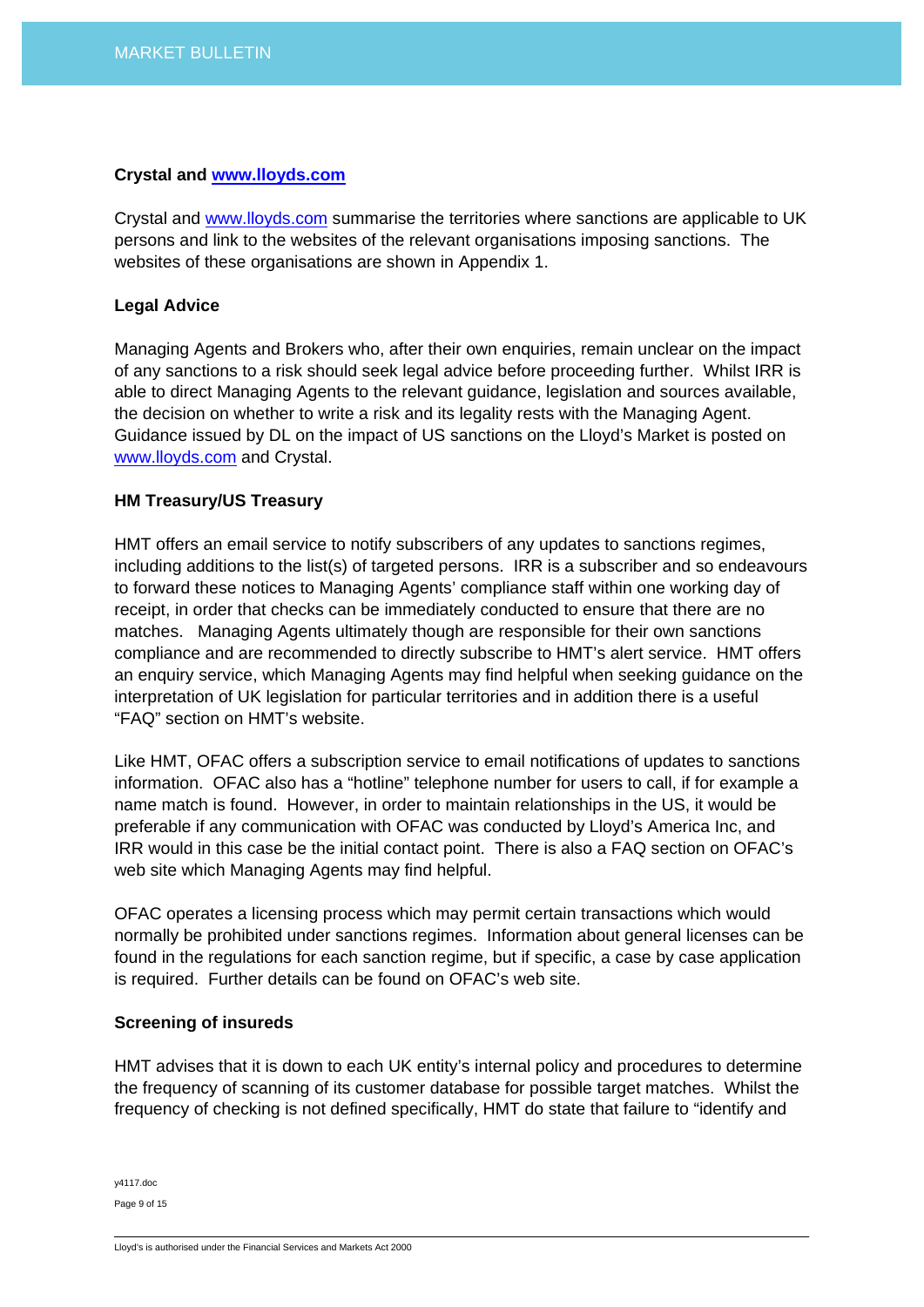block a target account, may lead to a breach of legislation". Managing Agents should bear in mind the importance of screening not only at inception but when any targets are updated or added, as a target could obviously be identified after inception. In addition, if there are any changes to policy beneficiary details, the new details should also be screened.

Managing Agents will also be aware that there are a number of software products available to assist them with screening their client base for sanction matches. Not all syndicates will require the use of automated procedures and may only carry out a manual check, so managing agents may wish to take a risk based approach as to which system is more appropriate.

There are also regulatory implications under FSA provisions such as under Senior Management Arrangements, Systems and Controls, (SYSC) if screening is not conducted correctly.

If a Managing Agent requires contact details of providers who offer these products, please contact IRR for assistance.

#### **Delegated underwriting arrangements/outsourced arrangements**

As well as the compliance checks described previously, Managing Agents should ensure that there are sufficient controls in place over delegated underwriting arrangements, to ensure that third parties accepting risks on its behalf and/or handling claims are complying with sanction checks.

Managing Agents should conduct regular audits of coverholders and other outsourcing arrangements to check their procedures comply with sanctions. It may be relevant to insert specific clauses in a binding authority agreement to ensure that sanction checks are carried out at inception, when sanction notices are released and at the claims/return premium payment stage.

#### **Multi-jurisdictional contracts**

A multi-jurisdictional contract involves insuring property in more than one country or where the insured includes persons or corporate bodies established in more than one country.

Underwriters should be mindful of additional risks that can arise in relation to such contracts. It is important that the multi-jurisdictional contract presented to an underwriter before the risk is underwritten specifies the location of all insured property and the names and addresses of all persons or corporate bodies included in the definition of "insured". An underwriter should then check to ensure that underwriting the contract will not lead to a breach of sanctions.

y4117.doc Page 10 of 15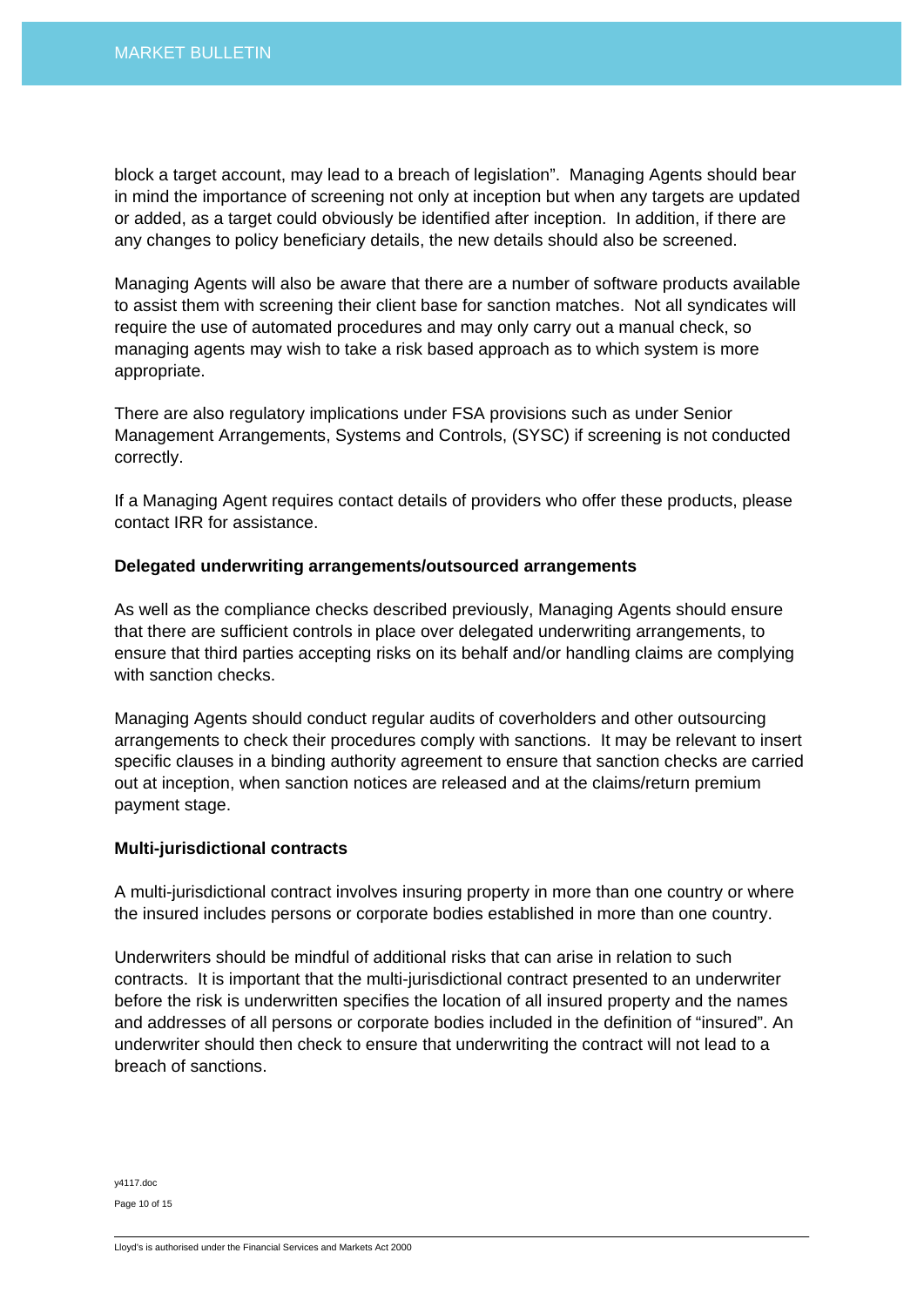Similar precautions should be taken in relation to contracts whilst they are in force. Additions to a contract should be reviewed to ensure that they will not lead to a breach of sanctions. Underwriters should also remain aware of changes to sanctions that could affect existing multi-jurisdictional contracts.

#### **Duties on syndicate Underwriters/Managing Agents**

It is important that syndicate Underwriters are made aware of their responsibilities regarding the application of international sanctions. Ensuring that there are effective communication channels between compliance teams and Underwriters may facilitate this. Managing Agents should have processes in place to ensure that Underwriters are aware of their responsibilities and have access to the information that they may need to make an informed decision before writing a risk.

The application of international sanctions will not only affect decisions made when underwriting a new risk, but also the renewal of the existing book of business. Where new sanctions are applied, Managing Agents should carry out appropriate checks to ensure that the current book of business does not contravene sanctions.

General awareness and profile of sanctions within an organisation can be improved by ensuring that the Board of Directors are aware of the importance of the full and proper application of sanctions.

#### **Target matches, Breaches and Reporting**

HMT states that positive target matches must be reported to HMT, and where applicable, assets of the target should be frozen. In the case of policyholders, this could mean that claims in progress and return premiums should be blocked to avoid making funds available to targets. If a Managing Agent is unable to determine if a possible match is subject to sanctions, HMT should be contacted to provide guidance.

If an employee of a Managing Agent suspects a breach of any of the sanctions regimes has occurred, he/she should immediately contact their Compliance Department. If it is established that a breach has occurred HMT and Lloyd's will need to be contacted. If the risk has been underwritten by other syndicates or co-insurers, steps will need to be taken to contact those parties.

HMT's contact details are: [assetfreezingunit@hm-treasury.gsi.gov.uk](mailto:assetfreezingunit@hm-treasury.gsi.gov.uk) and 020 7270 5664 or 020 7270 5454.

The Compliance Department will need to consider legal advice before any steps such as policy cancellation (i.e. returning premium) are considered and advice should be sought if there is a claim in progress, to ensure that if necessary, claims payments are blocked.

y4117.doc Page 11 of 15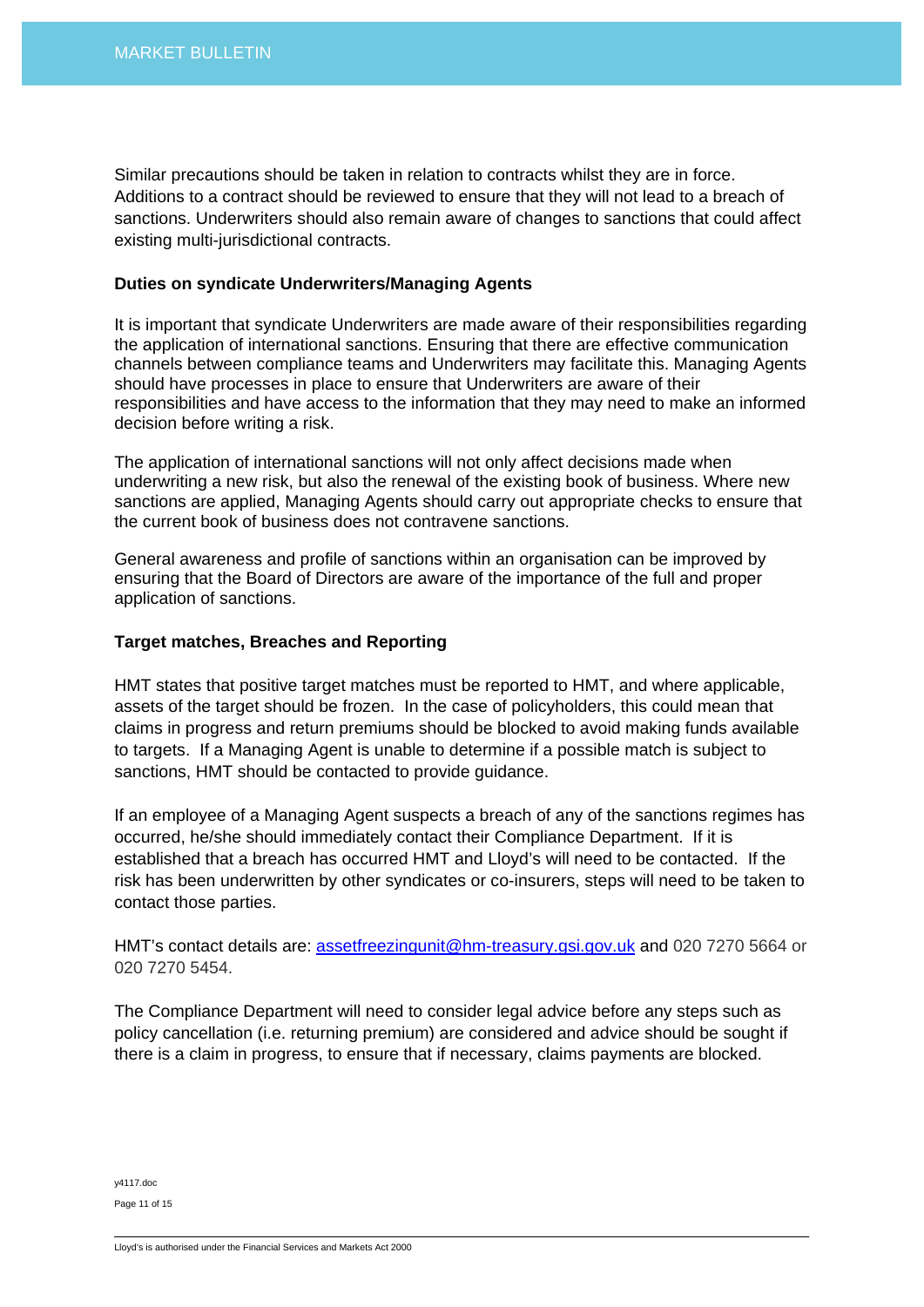It should be noted that a potential conflict exists if the sanctioned transaction requires reporting to HMT under the statutory reporting obligations as well as reporting to the Serious Organised Crime Agency ("SOCA") under the Terrorism Act 2000. The act of reporting the transaction to HMT could potentially constitute a "tipping off" offence. It is recommended that reports to SOCA should advise that a report to HMT will also be made in order to comply with statutory obligations. Proposed amendments to anti-money laundering legislation and the Terrorism Act 2000 should permit disclosures such as these in the future.

y4117.doc

Page 12 of 15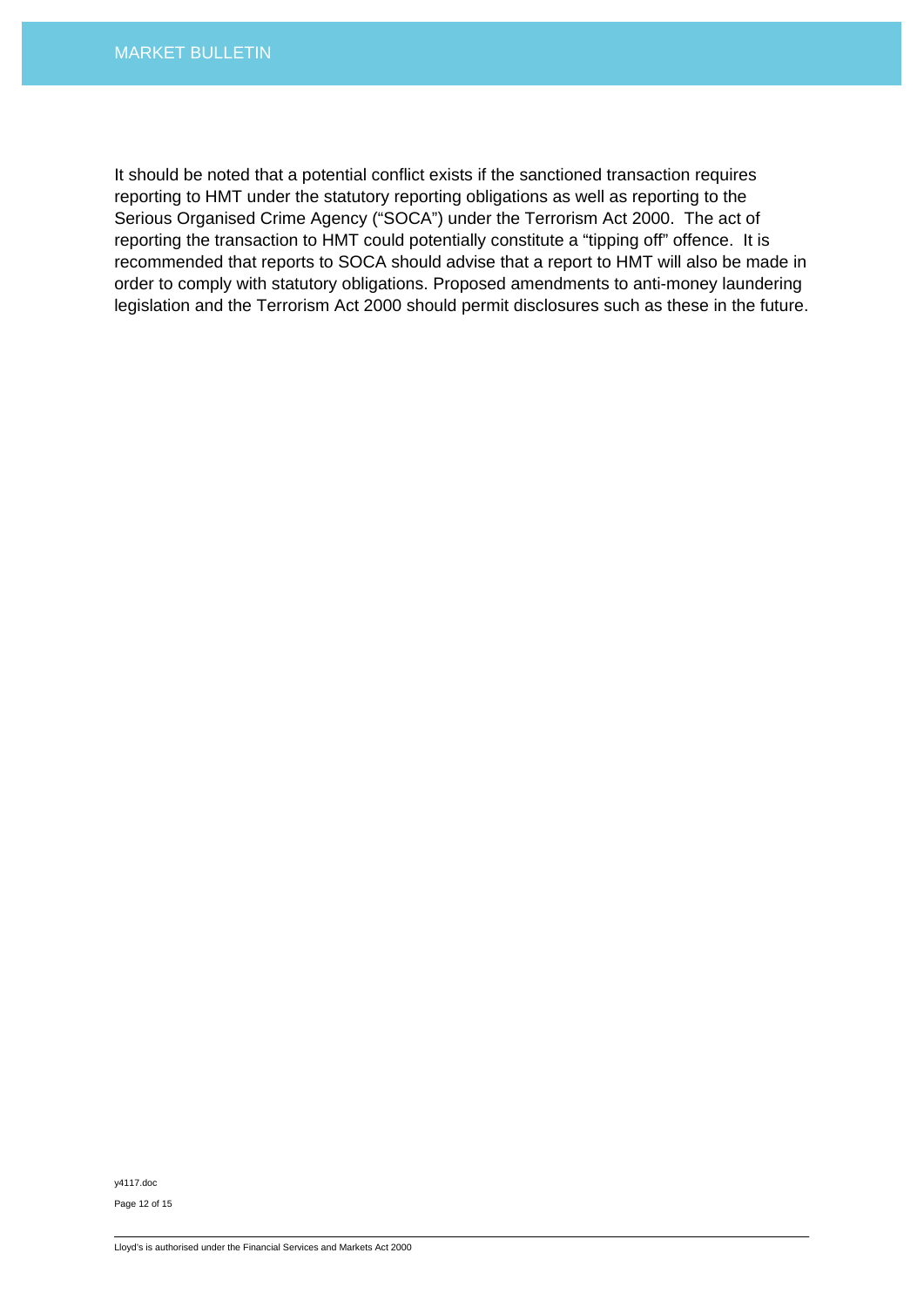## **SUMMARY OF KEY GUIDANCE POINTS**

- Sanctions in different jurisdictions vary in their application. Those sanctions may prohibit transactions of any kind with all persons/entities of a particular country or they may target financial transactions, general or specific types of trade in/with a country. Such prohibition may have a general application or target persons or entities within a country.
- UK sanctions legislation normally stem from UN and EU measures.
- Offences with respect to sanctions in the UK include failure to disclose knowledge or suspicion of a transaction involving a sanctioned person and can apply to any person and or firm regulated by the FSA. Making funds available to a person or entity that is the target of sanctions is also an offence applicable to any person in the UK.
- Penalties for UK offences vary but fines or maximum imprisonment of seven years can apply if found guilty.
- US sanctions may still impact upon and restrict UK transactions if a "US Person" is involved in the transaction or if the transaction is denominated in US dollars. Managing Agents should refer to the advice provided by Dewey & LeBoeuf, which Lloyd's posts on [www.lloyds.com](http://www.lloyds.com/) and Crystal, to assess the impact of writing a risk in a US sanctioned territory and whether a "US Person" is involved.
- The "US Person" definition can include the following:
	- Natural Names who are US citizens or residents;
	- US citizens or residents who are officers/directors of a Lloyd's managing agent, corporate member or Lloyd's broker;
	- An employee with US residency or citizenship actively involved in the underwriting of a risk;
	- A corporate member incorporated in the US or which is a wholly owned subsidiary of a US insurer/entity;
	- Any other Lloyd's entity which operates directly by branch office in the US.
- Claims payments to Underwriters (even where the Managing Agent has no US ownership) from US reinsurers/retrocessionaires may be blocked if the beneficiary of the payment is a US sanctioned person/entity.
- OFAC is concerned about the involvement of US Persons in transactions supporting strategic supplies in Cuba such as oil and the improper engagement by sanctioned targets in US dollar transactions. The US Treasury views the US dollar as belonging

y4117.doc Page 13 of 15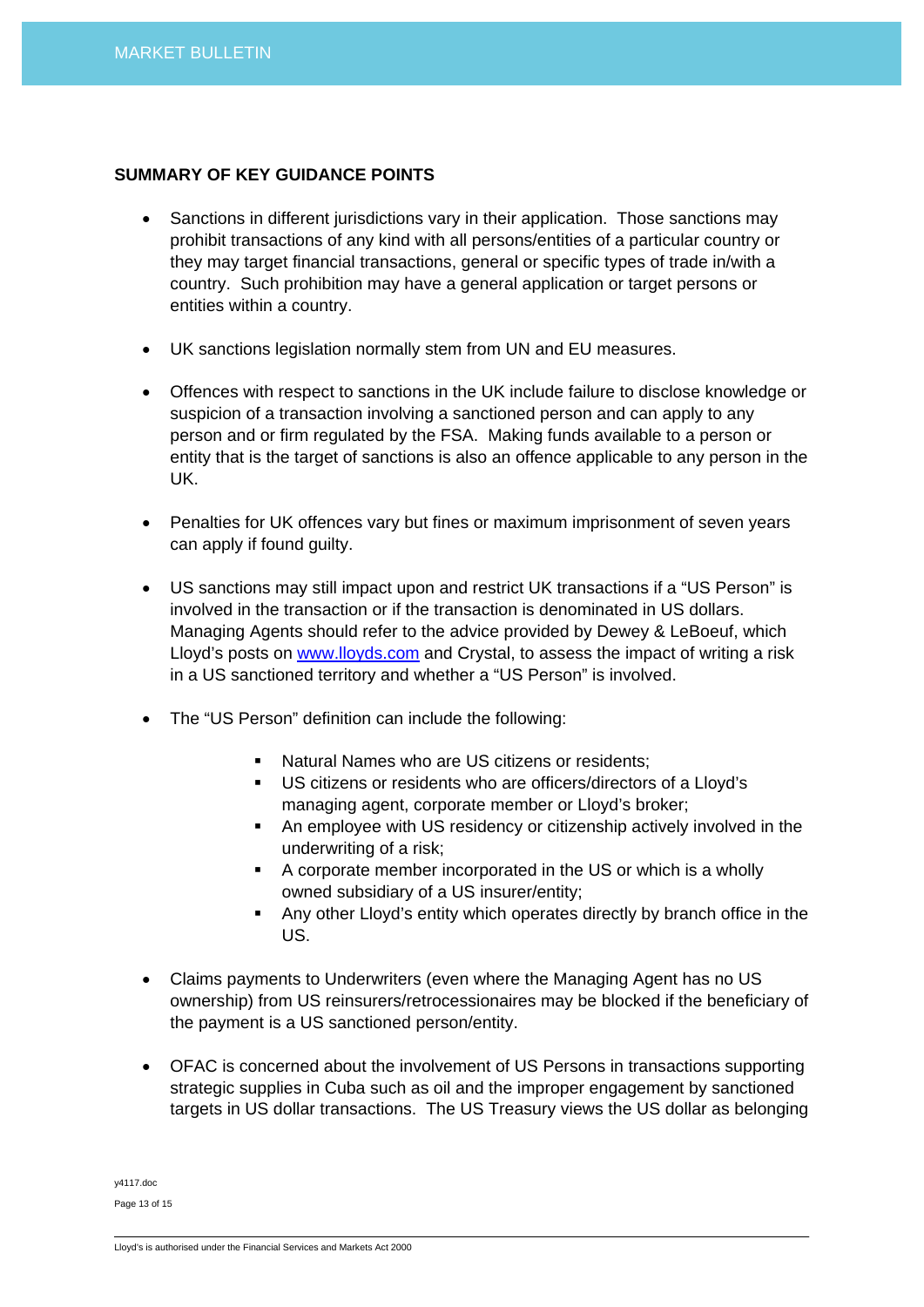to it, therefore it maintains jurisdiction over all transactions denominated in US dollars.

- Certain EU regulations and an agreement between the EU and US are described in the Dewey & LeBoeuf guidance and should be considered in the context of US extra-territorial legislation regarding Cuba and Iran in particular.
- Claims payments and return premiums could be a potential source of foreign currency, so controls should be in place to ensure neither type of transaction proceeds if a match to a sanctioned person/entity is identified.
- Due diligence which may include manual or electronic screening of insureds to ensure there are no failures in identifying and blocking any sanctioned targets is required not only at inception but also when targets are added to the sanctions lists or their details, including aliases are updated. In addition, screening should be considered when the beneficiary of a policy is changed or the beneficiary details are amended.
- Sufficient controls over outsourced arrangements such as delegated underwriting/claims handling should be in place to ensure that third parties are in compliance with sanctions. Regular audits and specific clauses in agreements between the parties will help ensure procedures are followed.
- Multi-jurisdictional contracts may need particular attention when additional risks in different locations are assessed, either at inception or when the contract is in force.
- Circumvention of sanctions through complicated and non transparent supply chains may also come under scrutiny by investigating authorities.
- Target matches and breaches need to be identified to Compliance Departments for immediate notification to HMT and if applicable, monies payable to the target should be blocked and legal advice sought if cancellation of the policy is to be considered.
- Breaches must also be reported to Lloyd's.
- Guidance to assist compliance with sanctions can be achieved by obtaining legal advice, consulting legislation and guidance on relevant web sites such as HMT UN, EU, US Treasury/OFAC, Dewey & LeBoeuf's advice on Crystal and Lloyds.com and subscribing to alerts from HMT and US Treasury.

## **FURTHER QUESTIONS**

If you have any further questions about the content of this bulletin, please contact Andy Wragg on 020 7327 6387 or Rachael Connor on 020 7327 6380.

y4117.doc Page 14 of 15